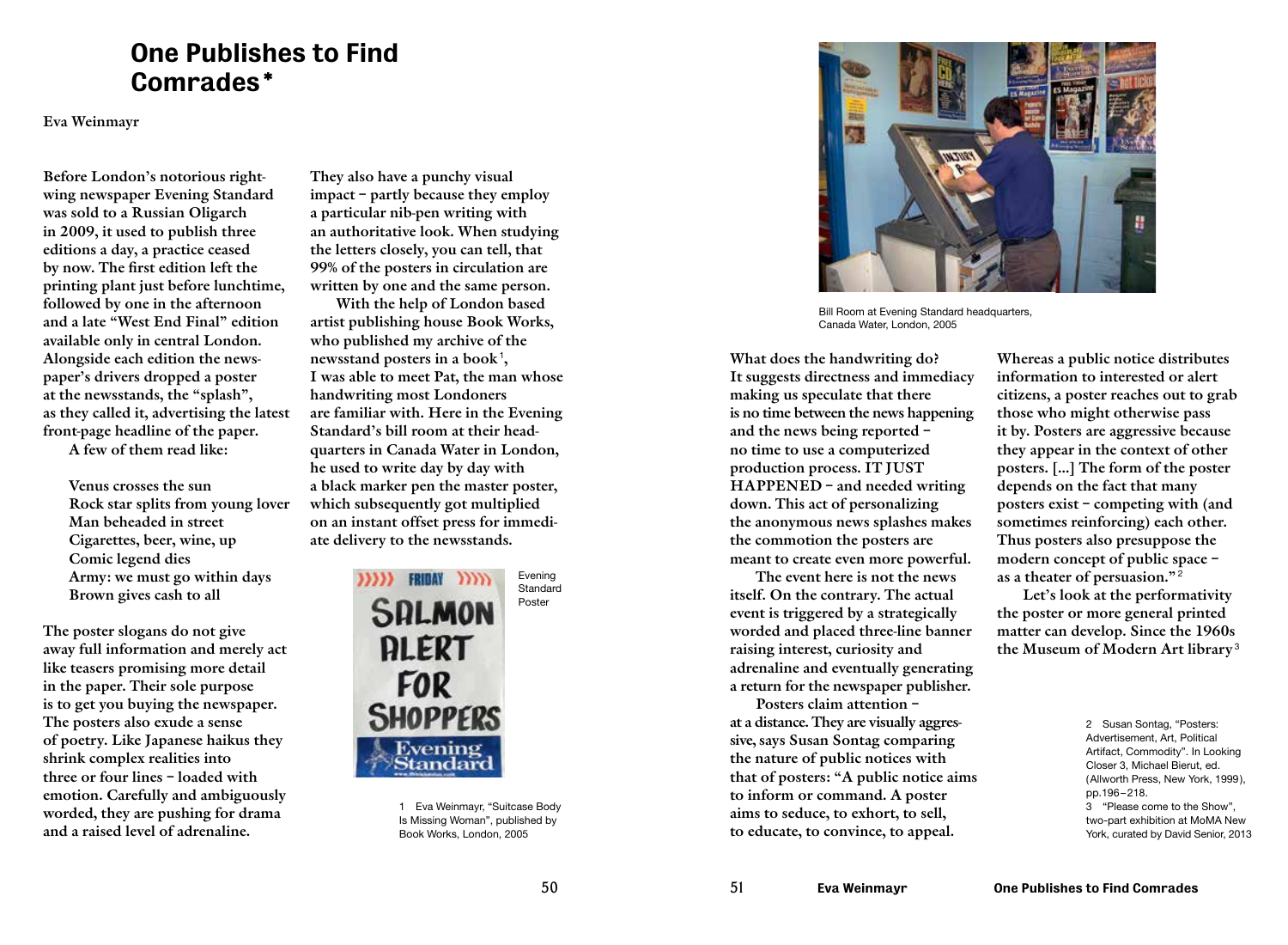BUDGET SPECIAL CIGDRETTES BEER WINE M



Evening Standard Poster

in New York is collecting innovative printed invitations, small posters, and flyers. These ephemera hold specific material qualities – for instance a certain paper, colour, weight, a specific size, design – and as such act as a predefining mechanism to shape our actual visiting experience of the exhibition or event they announce. They become an integral part of the work itself they invite us to: conceptual works, installations, performances, and other time based events and screenings.

But most importantly – they also act as currency. Carefully circulated with consideration by hand or by mail they authorize you to join the event. This is of particular interest today as we realize that the phenomenon of printed invitations

has shifted more and more towards the digital such as email flyers, 140-character tweets and networked facebook posts.

Both the lives of Evening Standard posters as well as the "invites as currency" depend crucially upon our attention as their addressees. We are looking at the moment, where the posters leave a printer, become distributed and enter circulation. Now, and only now, they meet us – their public. It is exactly here, that they start their mission. In one of his early issues of Control Magazine Stephen Willats states that the artwork is completely dependent to have an audience. "We could almost say viewers are its reason for being, without them it doesn't exist." <sup>4</sup>



Massacre on St. Valentine's Day. New York: Liberty, Equality and Freedom for Female Artists, 1985.

> 4 Stephen Willats, Control Magazine 1965–ongoing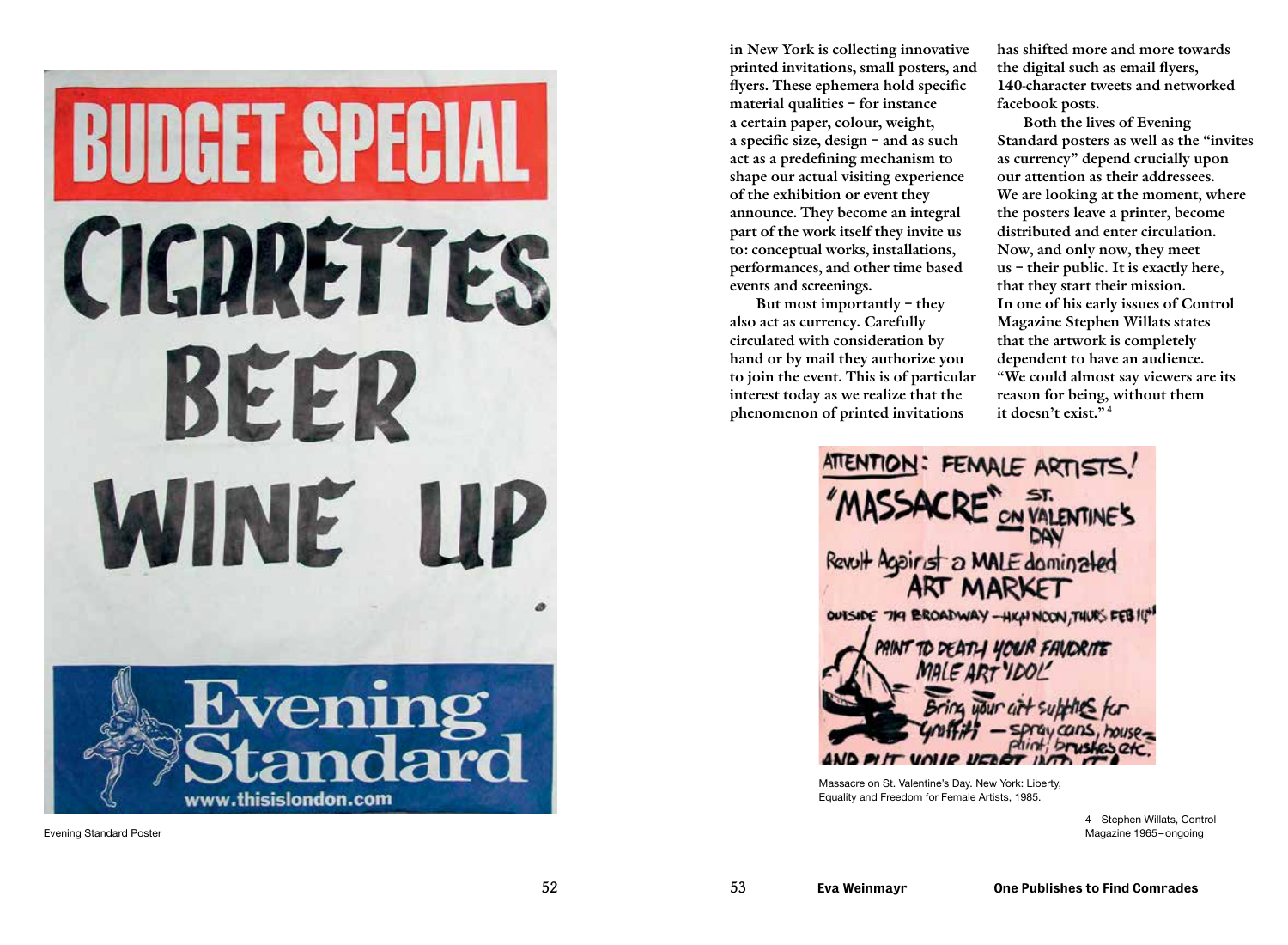Let us examine in more detail what happens before (and after) this moment of going public. Let us not look at publishing as the end of a process during which consolidated thoughts and enquiries are put into a final brochure, book or leaflet. Let us look at publishing more as a way to initiate a social process, a social space, where meaning is collectively established in the collaborative creation of a publication. From this perspective, all of a sudden publishing is not a document of pre-defined cognitions. Publishing becomes a tool to *make* discoveries.

For the See Red feminist silkscreen poster collective, for example, which started in London in 1974 working collectively was central.

"In the early days the posters were mainly produced about our own personal experiences as women, about the oppression of housework, childcare and the negative image of women. An idea for a poster would be discussed in the group, a member would work on a design, bring it back for comment, someone else might make changes and so on until the collective was satisfied with the end result; no one individually took the credit. This was a concept many in the art world found hard to accept: 'who holds the pencil? Someone must hold the pencil!"<sup>5</sup>

The collective of women got together to combat the negative image of the women in advertising and the media. See Red posters, which convey a particular sharpness and wit, seem to attract further attention and are included in several recent and future exhibitions. <sup>6, 7</sup>

Suzy Mackie and Pru Stevenson, founding members of the See Red Women's Workshop recently gave a talk at The Showroom in London and stressed how important it was to gather in person and generate ideas about how to visualize a particular issue that was important to them. It was the activity of articulating experiences and collective brainstorming and the discussion of ideas that lead to sharp slogans and imagery for the posters. <sup>8</sup>



Poster by See Red

5 Suzy Mackie and Pru Stevenson, founding members of See Red write on their blog http://www.seeredwomensworkshop.wordpress.com 6 "A World to Win: Posters of Protest and Revolution", Victoria & Albert Museum, London, 1 May 2014–2 Nov 2014 and "See Red Women's Workshop" exhibition ICA London, 5 December 2012– 13 January 2013 7 This is partly due to Jess Baines' research into Radical Printshop Collectives that proliferated in the UK in the 1970s and 80s. Read "Free Radicals" on http:// www.afterall.org/online/radical. printmaking#.U0FRYcfLCfw

They shared skills and knowledge about how to prepare and screen print. As important as the subject matter itself, was the physical process of making these very specific objects. The creation becomes as important as putting them to the public.

The actual event occurs at the moment of production as much as of circulation. It is about the experience of the reader, as much as the experience of the producer and the impact such encounters generate for participants during the process of making.

The Glasgow based artist Ciara Phillips experiments with approaches how such models can be rethought today. In her recent project "Workshop 2011–ongoing" <sup>9</sup> , she worked with members of Justice for Domestic Workers<sup>10</sup>, an organization formed by migrant domestic workers in the UK trying "to politicize the domestic sphere as a site of labour, exchange and power relations" <sup>11</sup>. They shed light on the precarious status of domestic workers in private



Poster by See Red



Poster by See Red

8 "Posters, good posters at any rate, cannot be considered mainly as instruments for communicating something whose normative form is "information". Indeed, it is precisely on this point that a poster differs generically from a public notice – and enters the territory of art. Unlike the public notice, whose function is unambiguously to say something the poster is not concerned ultimately with anything so clear or unequivocal. The point of the poster may be its "message": the advertisement, the announcement, the slogan. But what is recognized as an effective poster is one that transcends its utility in delivering that message. Unlike the public notice, the poster (despite its frankly commercial origins) is not just utilitarian." In Susan Sontag, "Posters: Advertisement, Art, Political Artifact, Commodity". In Looking Closer 3, Michael Bierut, ed. (Allworth Press, New York, 1999), pp.196–218. 9 Ciara Phillips: Workshop (2010–ongoing), 2 Oct–30 Nov 2013 at the Showroom, London 10 Justice for Domestic Workers campaign, http://www.j4dw.org/ 11 Read more on www.theshowroom.org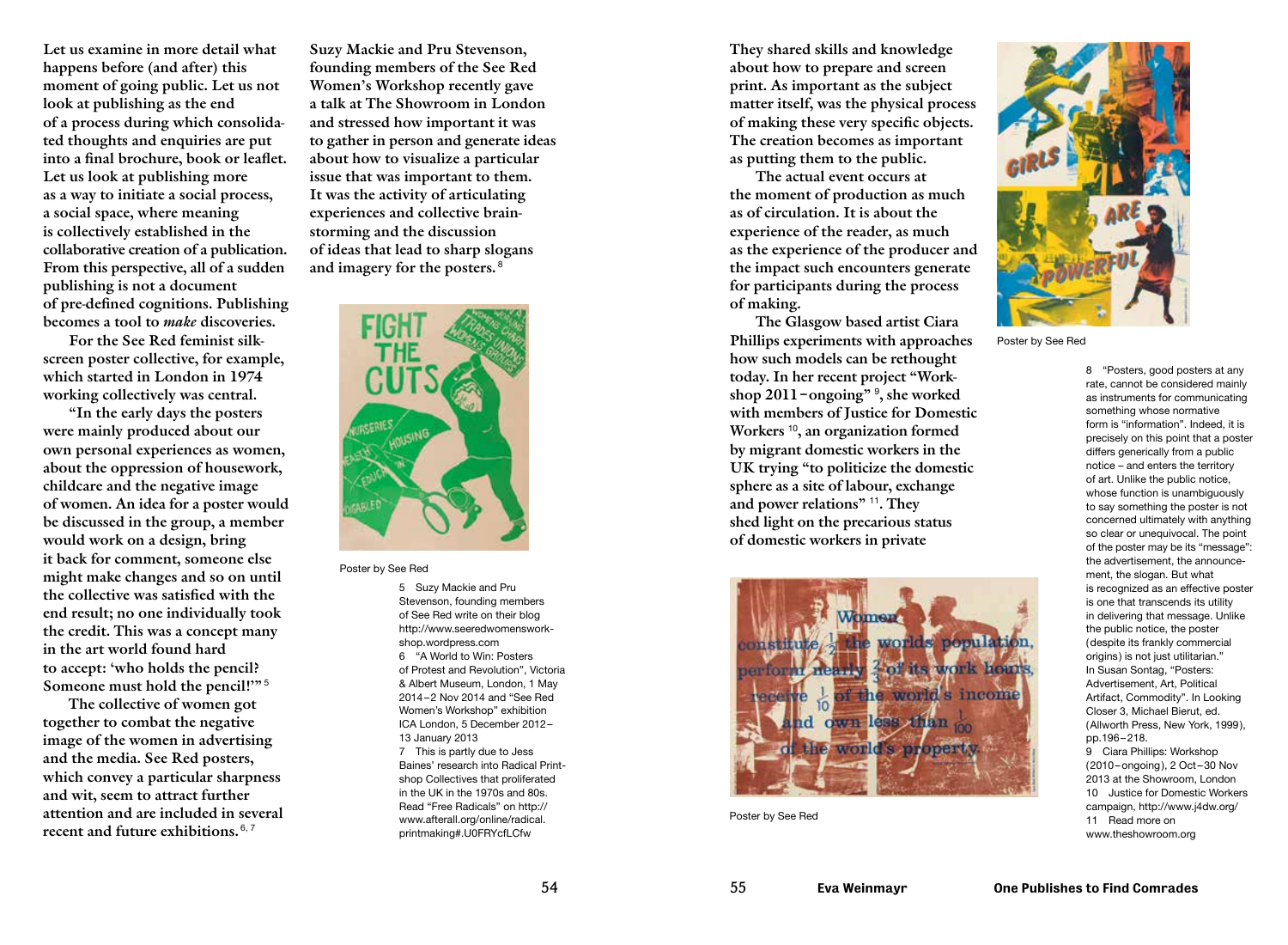

 $\overline{600}$ 

Poster by See Red



Ciara Phillips, "Workshop, 2011 – ongoing", The Showroom, London

Poster by See Red